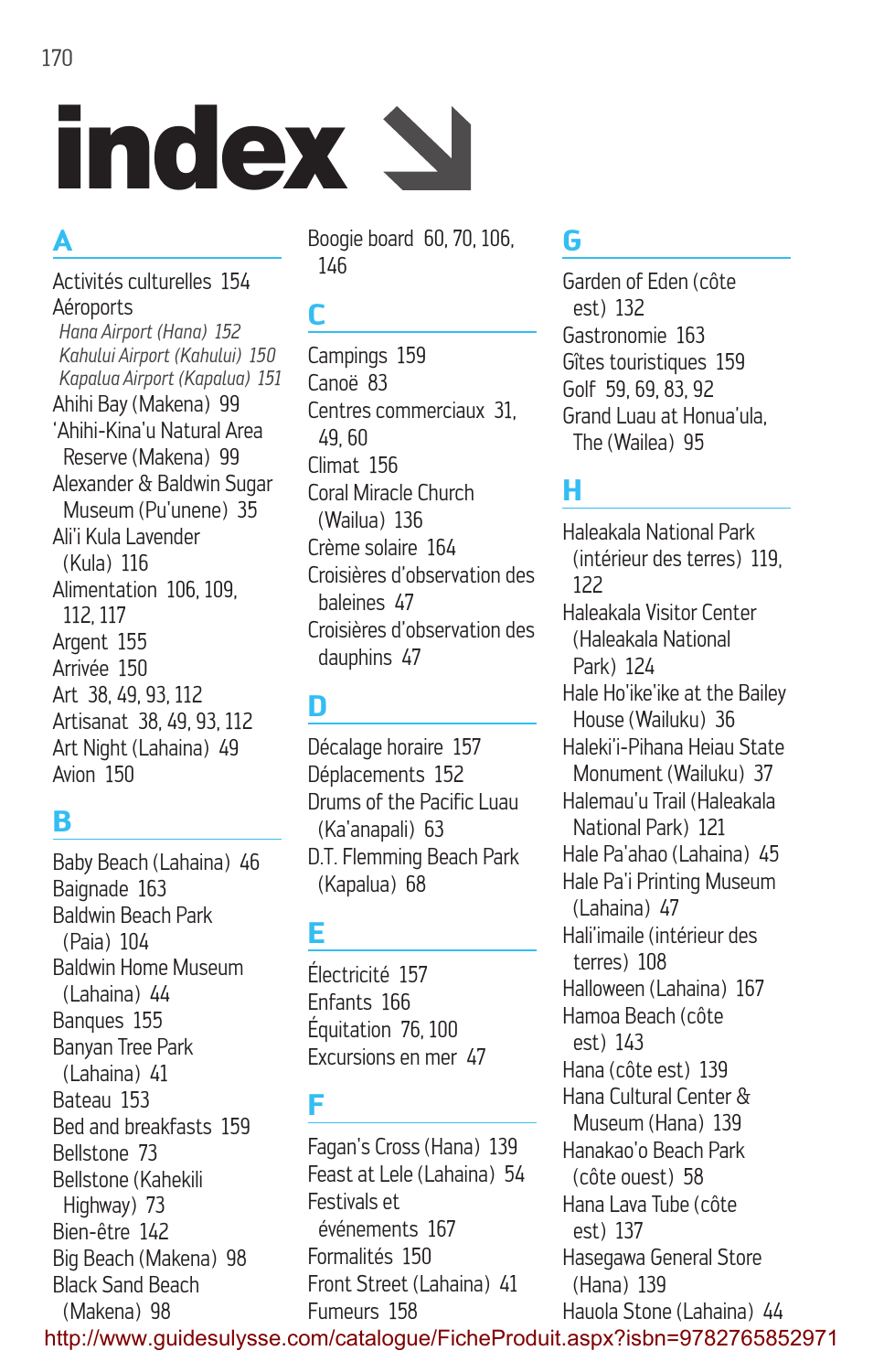Hawaiian Islands Humpback Whale National Marine Sanctuary (Kihei) 82 Hawaii Sea Spirits Organic Farm & Distillery (Kula) 115 Hébergement 158 Heures d'ouverture 160 Hoapili Trail (Makena) 100 Holy Ghost Mission (Maui) 117 Holy Innocents Episcopal Church (Lahaina) 44 Honokohau Bay (côte ouest) 69 Honokowai Beach Park (Honokowai) 65 Honokowai (côte ouest) 64 Honolua Bay (côte ouest) 68 Honomanu Bay (côte est) 133 Ho'okipa Beach Park (intérieur des terres) 104 Hosmer Grove (Haleakala National Park) 120 Huelo (côte est) 129 Hui No'eau Visual Arts Center (Makawao) 109

#### **I**

'Iao Valley State Monument (Wailiuku) 36 Îlot de Molokini (côte sud) 77 Immeubles locatifs 159 Independence Day (Lahaina) 167

#### **J**

Jours fériés 160

#### **K**

Ka'ahumanu Church (Wailuku) 36

Ka'anapali Beach (Ka'anapali) 59 Ka'anapali Beach Walk (Ka'anapali) 59 Ka'anapali (côte ouest) 59 Ka'eleku Cavern (côte est) 137 Kahakuloa (Kahekili Highway) 73 Kahana (côte ouest) 66 Kahanu Garden (côte est) 137 Kahekili Beach Park (côte ouest) 59 Kahekili Highway 72 Kahului 30 Kalahaku Overlook (Haleakala National Park) 124 Kalepolepo Park (Kihei) 82 Kam 1 (Kihei) 82 Kam 2 (Kihei) 82 Kam 3 (Kihei) 82 Kama'aina Nights (Kahului) 34 Kamaole Beach Park (Kihei) 82 Kamehameha Iki Park (Lahaina) 44 Kanaha Beach Park (Kahului) 30 Kanaha Pond State Wildlife Sanctuary (Kahului) 30 Kapalua Bay Beach (Kapalua) 67 Kapalua Coastal Trail (Kapalua) 67 Kapalua (côte ouest) 67 Karen Lei's Gallery & Gift Shop (Kahekili Highway) 74 Ka'uiki Head (Hana) 139 Kaulanapueo Church (Huelo) 129 Kaumahina State Wayside (côte est) 133

Kayak 70, 83, 100 Kealia Beach (Ma'alaea) 80 Kealia Coastal Boardwalk (Ma'alaea) 80 Kealia Pond National Wildlife Refuge (Ma'alaea) 80 Ke'anae Arboretum (Ke'anae) 134 Ke'anae Congregational Church (Ke'anae) 134 Ke'anae (côte est) 134 Ke'anae Overlook (Ke'ane) 134 Keawakapu Beach (côte sud) 83 Keawala'i Congregational Church (Makena) 97 Keokea (intérieur des terres) 118 Keolahou Hawaiian Congregational Church (Kihei) 82 Kepaniwai Heritage Gardens (Wailuku) 36 Kihei (côte sud) 82 Kipahulu (côte est) 146 Kipahulu District (côte est) 144 Kitesurf 31, 105 Koki Beach (côte est) 143 Kula Botanical Garden (Kula) 115 Kula Country Farms (Kula) 117 Kula Forest Reserve (Kula) 116 Kula (intérieur des terres) 114 Kuloa Point Trail (côte est) 145

#### **L**

Lahaina 41 Lahaina Arts Society (Lahaina) 44 http://www.guidesulysse.com/catalogue/FicheProduit.aspx?isbn=9782765852971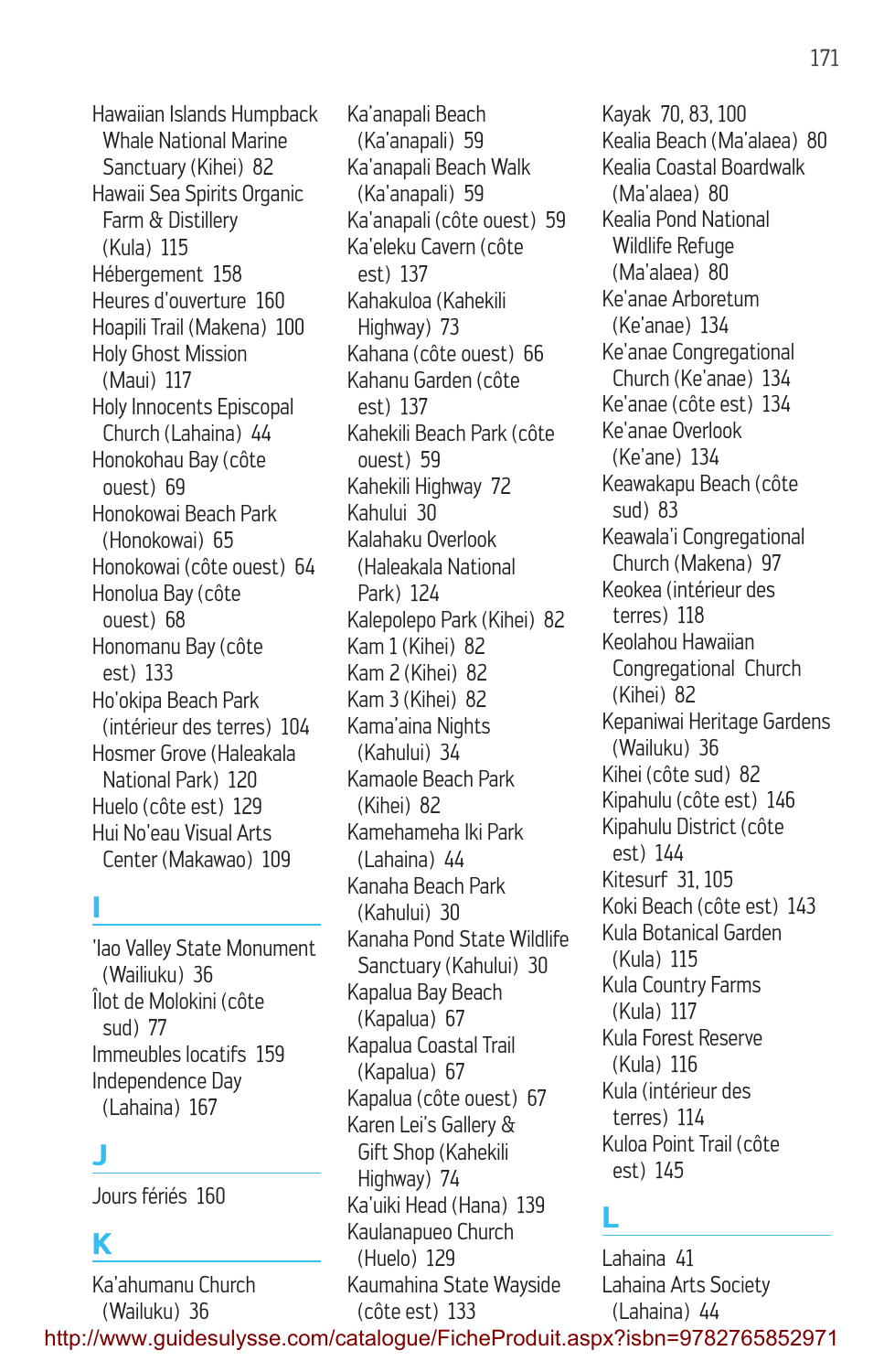#### 172

Lahaina Heritage Museum (Lahaina) 44 Lahaina Jodo Mission (Lahaina) 46 La Perouse Bay (Makena) 99 Launiupoko Beach Park (sud de Lahaina) 56 Leleiwi Overlook (Haleakala National Park) 121 Lindbergh, sépulture de Charles (Kipahulu) 146 Little Beach (Makena) 99 Location d'appartements 160 Location de voitures 153

## **M**

Ma'alaea Bay (côte sud) 77 Ma'alaea (côte sud) 77 Mai Poina 'Oe Ia'u Beach Park 82 Makahiku Falls (côte est) 145 Makawao History Museum (Makawao) 112 Makawao (intérieur des terres) 112 Makawao Rodeo and Paniolo Parade (Makawao) 167 Makawao Union Church (Paia) 105 Makena Beach (Makena) 98 Makena (côte sud) 97 Makena State Park (Makena) 98 Maluaka Beach (Makena) 98 Marchés publics 34, 65, 66, 86, 142 Maria Lanakila Catholic Church (Lahaina) 45 Market Street (Wailuku) 36

Maui Arts & Cultural Center (Kahului) 30 Maui Film Festival (Wailea) 167 Maui Fridays 155 Maui Ocean Center (Ma'alaea) 77 Maui Pineapple Tours (Hali'imaile) 108 Maui Race Series (Kahului) 167 Maui Steel Guitar Festival (Ka'anapali) 167 Maui Swap Meet (Kahului) 34 Maui Tropical Plantation (Wailuku) 38 Maui Whale Festival 167 MauiWine (Keokea) 118 Mendes Ranch (Kahekili Highway) 76 Milieu marin 164 Mokapu Beach (Wailea) 92 Molokini, îlot de (côte sud) 77 Monnaie 155 Moto 154 Myths of Maui Lu'au, The (Ka'anapali) 62

## **N**

Nakalele Blowhole (Kahekili Highway) 72 Nakalele Point (Kahekili Highway) 72 Na Kamehameha Commemorative Pa'u Parade and Ho'olaule'a (Lahaina) 167 Napili (côte ouest) 66 Napili Farmers Market (Napili) 66 Nouvel An chinois (Lahaina) 167

#### **O**

O-Bon Festival (Lahaina) 167 Observation des baleines 80 Ohai Loop Trail and Overlook (Kahekili Highway) 72 'Ohe'o Gulch (côte est) 144 Old Lahaina Courthouse (Lahaina) 41 Old Lahaina Lu'au (Lahaina) 54 Olowalu, pointe d' (sud de Lahaina) 56 Oneloa Beach (Makena) 98 One'uli Beach (Makena) 98 O'o Farm (Kula) 115 Our Lady of Fatima Shrine (Wailua) 135

#### **P**

Pacific Whale Foundation (Lahaina) 47 Paia (intérieur des terres) 101 Paia Mantokuji Soto Zen Mission (Paia) 104 Pa'iloa Beach (côte est) 137 Pa Ka'oao Trail (Haleakala National Park) 125 Palapala Ho'omau (Kipahulu) 146 Palauea (Makena) 97 Papawai Scenic Lookout (sud de Lahaina) 56 Parapente 117 Parcours d'aventure en forêt 117 Passeport 150 Pêche en haute mer 48 Pele's Paint Pot (Haleakala National Park) 126 Pi'ilanihale Heiau (côte est) 137

http://www.guidesulysse.com/catalogue/FicheProduit.aspx?isbn=9782765852971